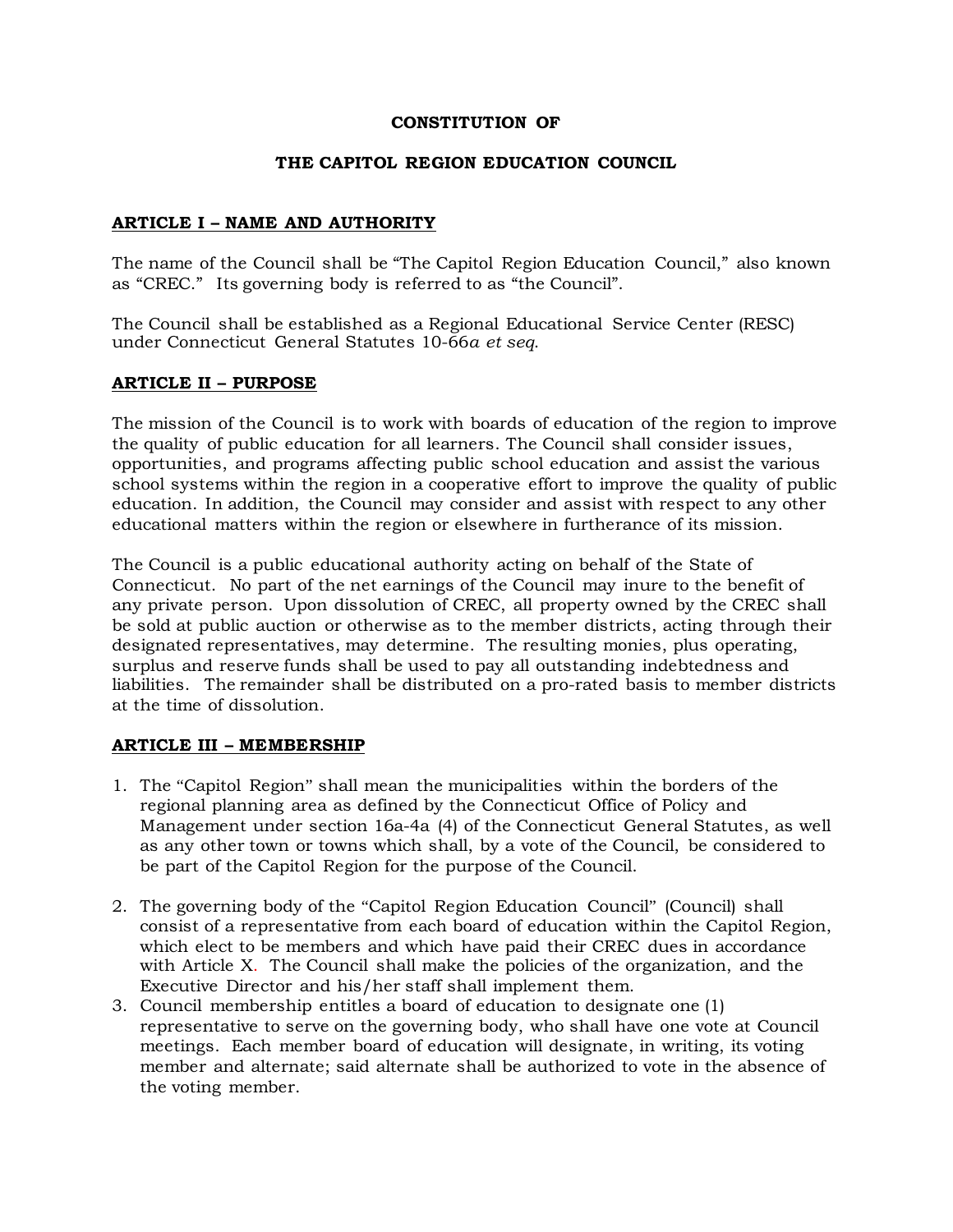### **ARTICLE IV – MEETINGS**

1. The Council shall convene meetings pursuant to a schedule adopted by the Council. THE COUNCIL WILL HAVE THE OPTION TO HOLD MEETINGS UTILIZING AN ELECTRONIC/VIRTUAL PLATFORM. THE CREC EXECUTIVE DIRECTOR SHALL ASSURE SUCH ELECTRONIC/VIRTUAL PLATFORM IS AVAILABLE TO ALL COUNCIL MEMBERS.

2. Special meetings of the Council may be held by the call of the Chairperson, or by the petition of three voting members of the Council. Only businesses listed in the notice of these meetings may be transacted. Meetings held in response to a petition must be held within thirty days of receipt of such petition.

2. The power to exercise a district's vote at Council meetings shall be consistent with Article III, Section 3.

### NEW ARTICLE V – EMERGENCY ACTION BY THE COUNCIL

In the event that the Council is unable to meet, the Officers of the Council, which include the Chairperson, Vice-Chairperson, and Secretary/Treasurer, shall be empowered to take emergency actions on behalf of the Council. Such actions shall be reported to the full Council at the next regularly scheduled meeting or sooner, if possible.

If such actions require full council action, the information and vote may be completed electronically via e-mail or via some other electronic meeting platform. The Executive Director will be responsible for providing information to Council members and maintaining a record of each member's electronic vote. The results of such action shall be reported to the full Council at the next regularly scheduled meeting or sooner, if possible.

#### **ARTICLE VI – APPOINTMENT OF OFFICERS AND EMPLOYEES**

At each annual meeting of the Council, the Council shall choose, by ballot, a Chairperson, Vice-Chairperson, and Secretary/Treasurer from among the Council representatives as may be nominated by the Nominating Committee.

- 1. The Council may, thereafter, appoint any other officers and employ such persons as deemed to be necessary and appropriate for the transaction of the business of the agency.
- 2. Each officer shall serve from July 1st to the next June 30th or until his/her successor has been duly elected. In the case of an officer election to fill a vacancy, the term shall begin immediately upon election and conclude the next June 30th.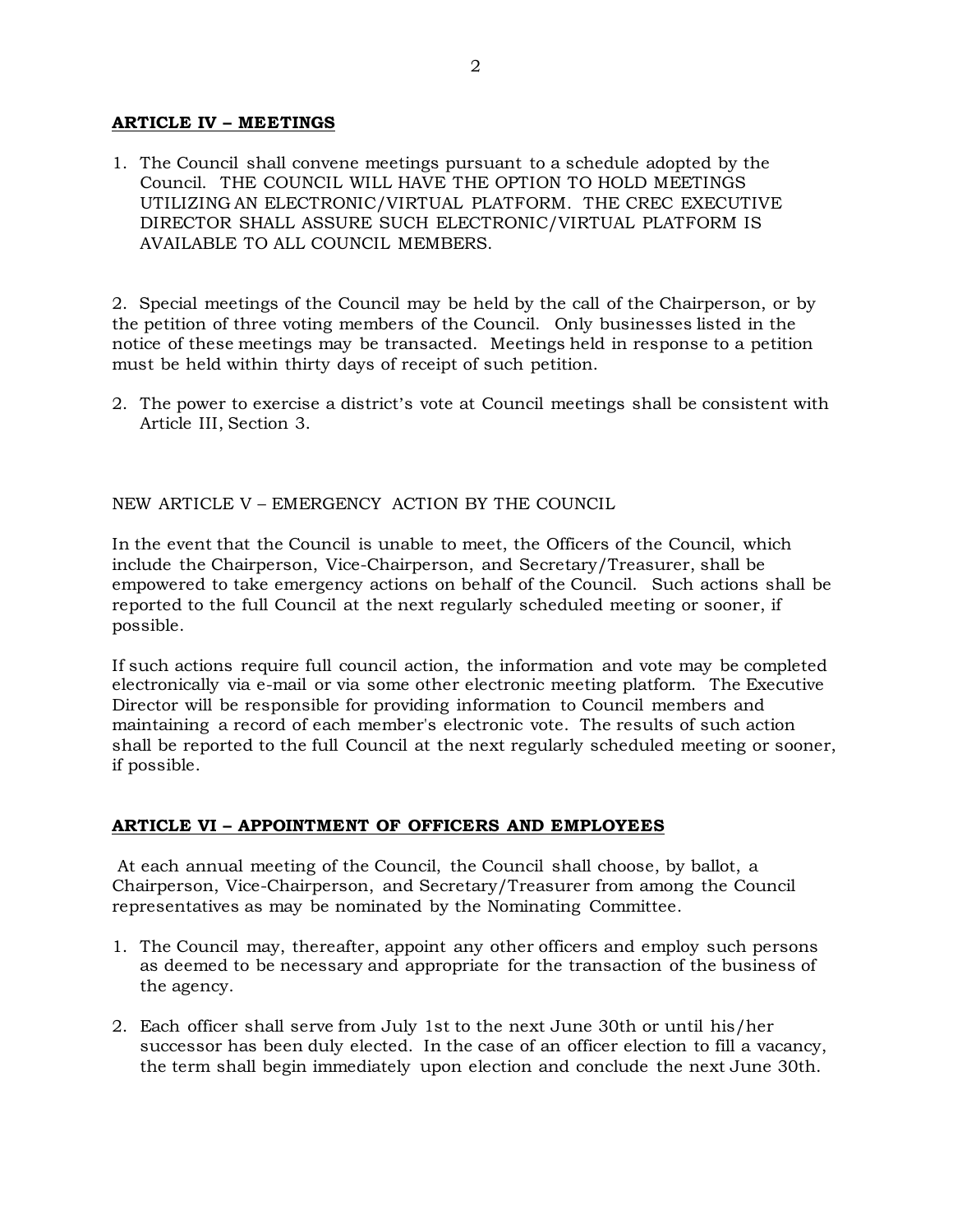## **ARTICLE VII – DUTIES OF THE OFFICERS**

- 1. The Chairperson shall be the presiding officer at all meetings of the Council. S/he shall appoint Council representatives to the standing committees described in Article XI and to special committees as the Council may create from time to time, with such appointments subject to ratification by the Council. The Chairperson shall be an ex-officio member of all Council committees.
- 2. The Vice-Chairperson shall perform the duties of the Chairperson in her/his absence or disability. The Vice-Chairperson shall chair the Personnel Committee.
- 3. The Secretary/Treasurer shall be the recording officer of the Council. Any monies shall be deposited in a bank or banks to be designated by the Council upon the recommendation of the Executive Director or his/her designee. The Secretary/Treasurer shall chair the Finance *&* Audit Committee.
- 4. The Secretary/Treasurer and such other officers and employees shall give to the Council a bond in the amount as determined by the Council, conditioned upon the faithful performance of the duties of their respective offices. The cost of such bond shall be paid for by the Council.

# **ARTICLE VIII - QUORUM**

1. At any meeting of the Council, persons entitled to vote to represent a majority of the members of the Council shall constitute a quorum except that in those cases where a majority of the members of the Council are not present EIGHT members of the COUNCIL shall constitute a quorum. Members participating via an electronic or telephonic platform shall be considered "present".

2. A majority vote of those present and voting shall be necessary to carry any motion made.

### **ARTICLE IX – COMMITMENT**

All actions of the Capitol Region Education Council through the Council, or committees, or through its Executive Director in endorsing, supporting or administering any program shall not be construed as approval of the concept, substance, or content of such a program by any member of the Capitol Region Education Council unless such member expresses approval of the specific action or program.

### **ARTICLE X – BUDGETS, DUES, AND FEES**

1. The Council is responsible for adopting the Leadership budget and each program's/school's budgets, including dues, fees, and expenditures.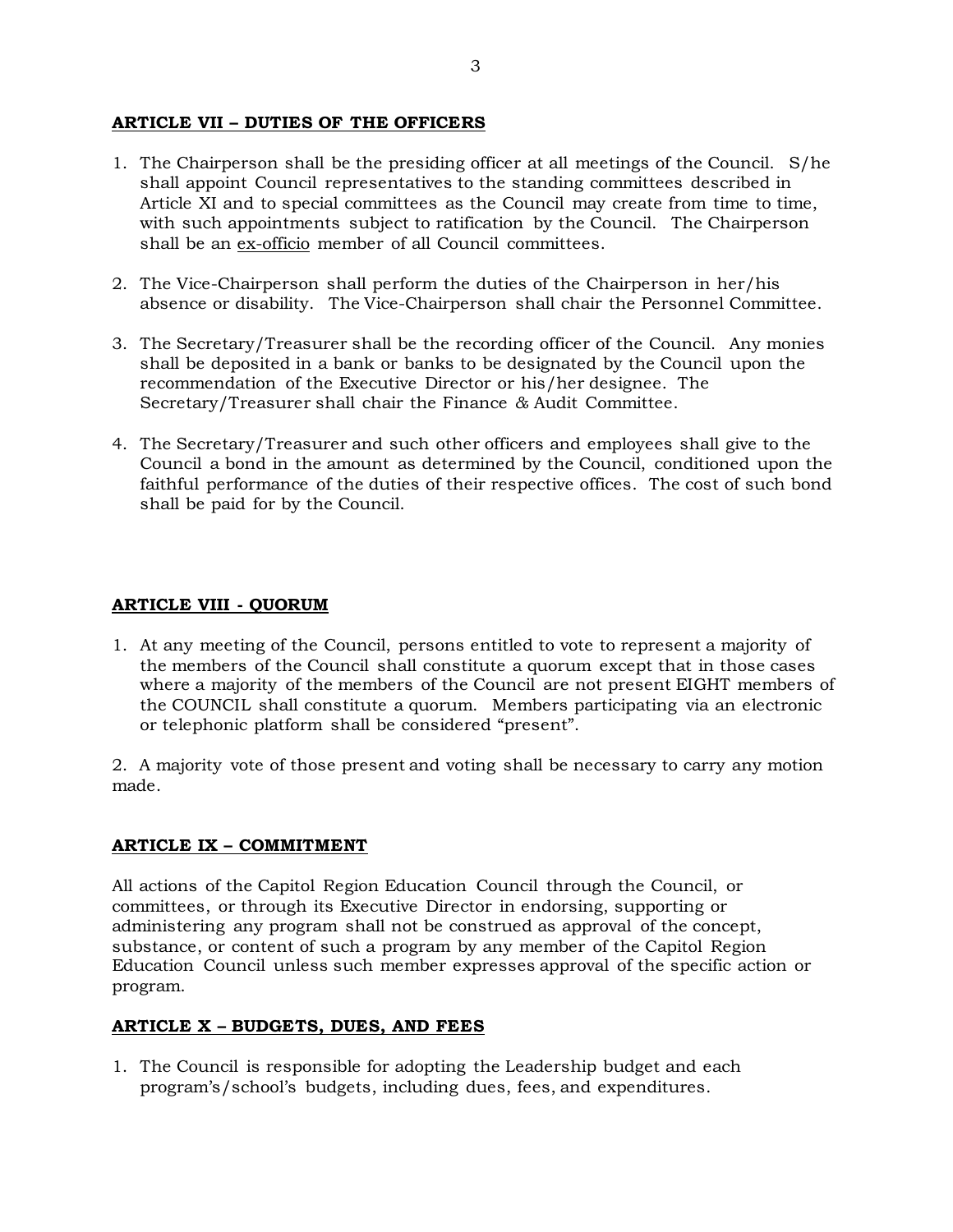- 2. At the Annual Meeting the following action shall be taken:
	- a. set membership dues for the ensuing year;
	- b. adopt for the ensuing year the Leadership budget, which has been submitted by the Executive Director to the Council for their review and action.
- 3. Dues to support basic administrative costs of the organization shall be based on the previous year's Average Daily Membership for each school district. The rate shall be established by a vote of the Council.
- 4. Fees to support specific services rendered by the Council shall be paid only by those organizations using the services. The fees and the program budgets they support shall be set by vote of the Council or the Executive Director as the Council's delegate.

# **ARTICLE XI – STANDING COMMITTEES**

The following shall be standing committees of the Council. Members of these committees shall serve until the annual meeting or until their successors are named. Council members who are not named members of a committee may still attend committee meetings.

1. Finance *&* Audit Committee

The Finance *&* Audit Committee and the Executive Director or her/his agent shall develop an annual budget for adoption by the full Council and advise the Council regarding fiscal matters. The Secretary/Treasurer shall chair the Finance/Audit Committee, which shall consist of at least three Council members nominated by the Board Chairperson and ratified by the Council.

The Finance *&* Audit Committee shall

- a) recommend auditors to be retained by the Council.
- b) review and recommend to the Council the appointment of the Independent Auditors in accordance with CGS 7-391 and monitor the activities of the auditors.
- c) work closely with the Leadership of CREC to review and recommend appropriate responses to the (auditor's Management Letter) Report of Independent Accountants and all other statutorily required reports (and) to the Council.
- 2. Nominating Committee

The Council Chairperson shall solicit from all Council members, volunteers to serve on a Nominating Committee each year. The Chairperson shall appoint at least two volunteers to form a Nominating Committee. At the Annual Meeting following its election, the Nominating Committee shall place in nomination the names of Council representatives to serve as officers: a Chairperson, Vice-Chairperson, and a Secretary/Treasurer.